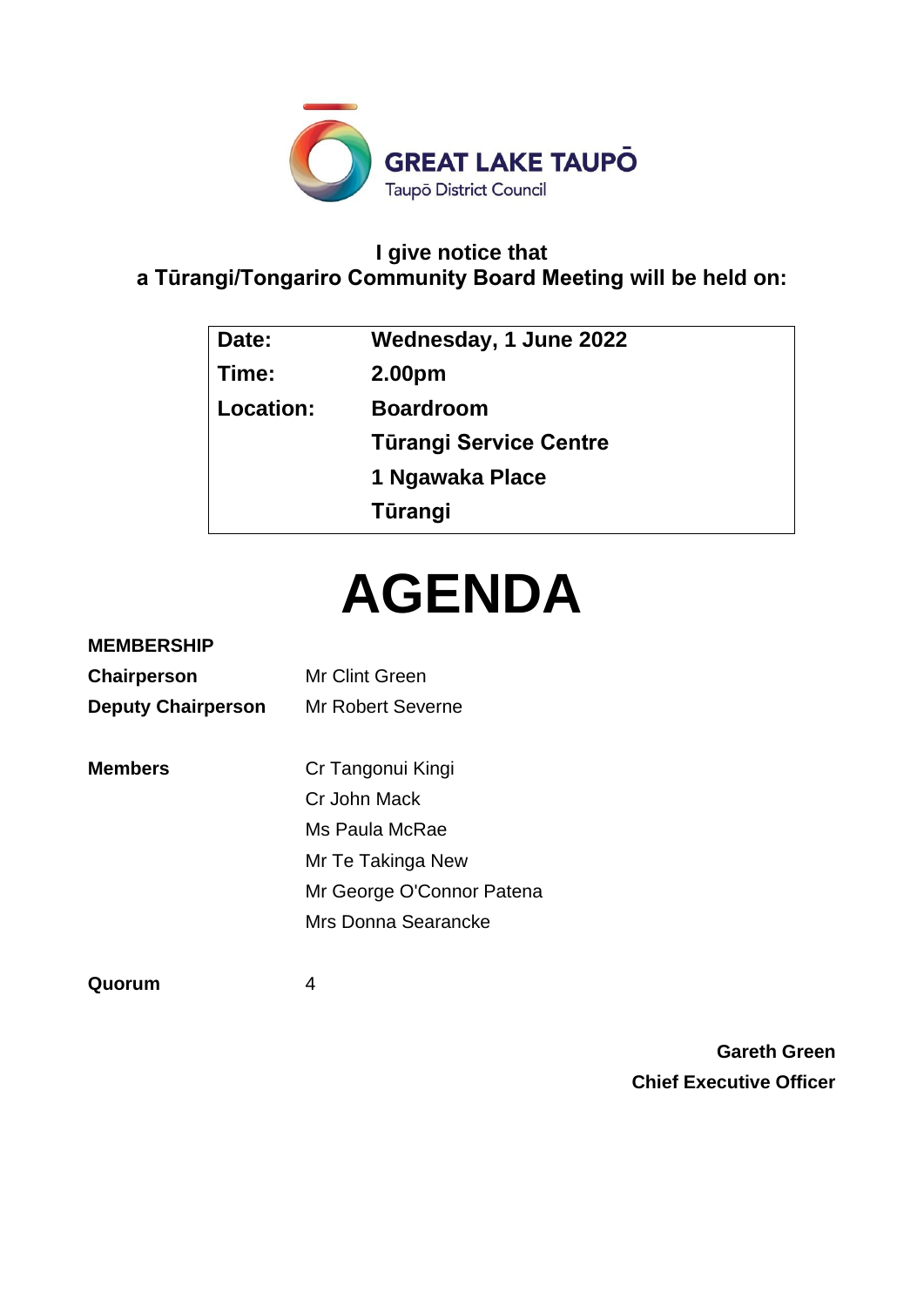# **Order Of Business**

| $\mathbf 1$                               | <b>Apologies</b>             |                                                                        |  |
|-------------------------------------------|------------------------------|------------------------------------------------------------------------|--|
| $\overline{2}$                            | <b>Conflicts of Interest</b> |                                                                        |  |
| 3                                         |                              | <b>Confirmation of Minutes</b>                                         |  |
|                                           | 3.1                          |                                                                        |  |
| $\overline{\mathbf{4}}$<br><b>Reports</b> |                              |                                                                        |  |
|                                           | 4.1                          |                                                                        |  |
|                                           | 4.2                          | Monthly Update - Tūrangi Revitalisation (Kerb and Channel) Project  10 |  |
|                                           | 4.3                          |                                                                        |  |
|                                           | 4.4                          |                                                                        |  |
|                                           | 4.5                          |                                                                        |  |
| 5                                         | <b>Confidential Business</b> |                                                                        |  |

Nil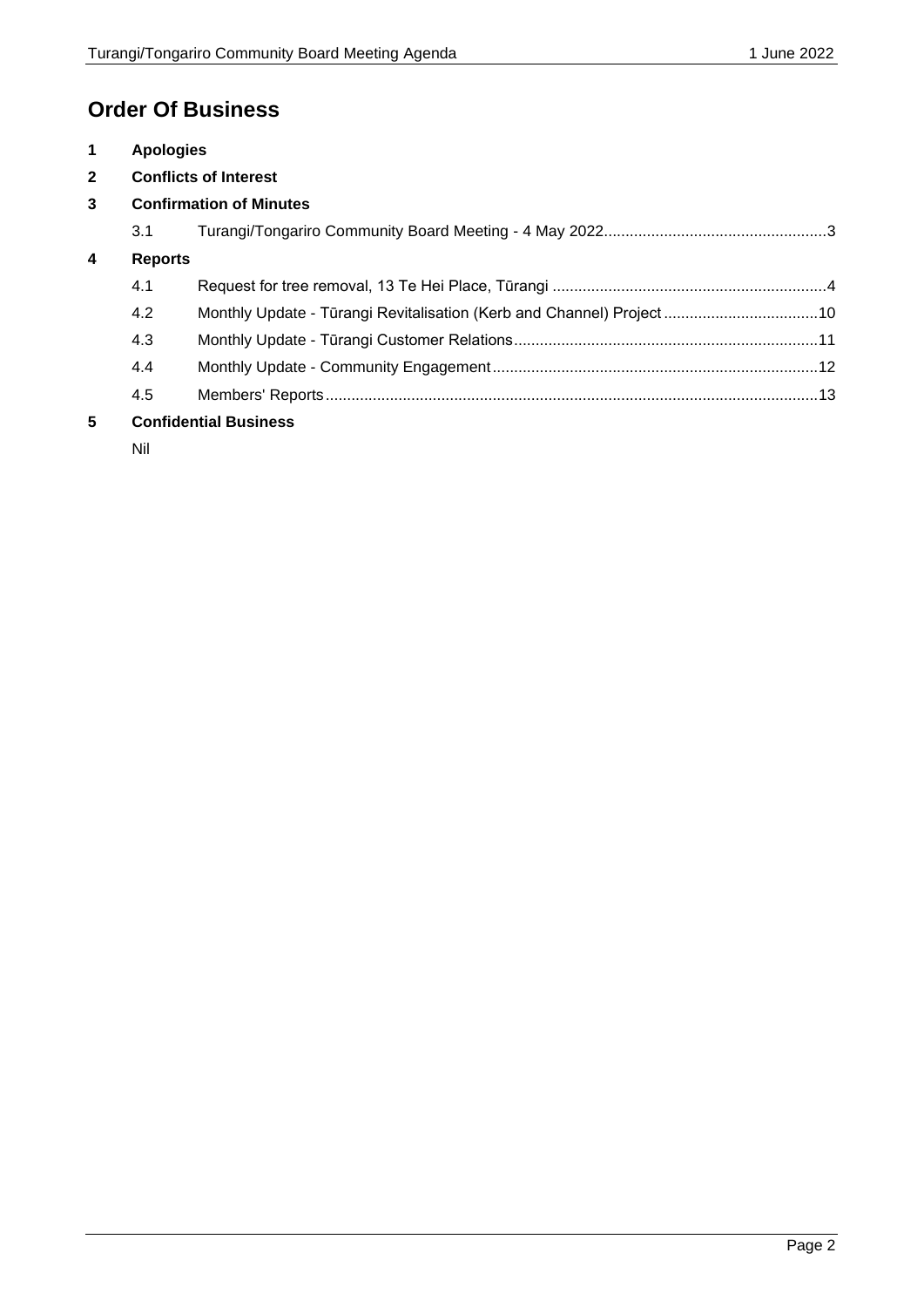## <span id="page-2-0"></span>**3.1 TURANGI/TONGARIRO COMMUNITY BOARD MEETING - 4 MAY 2022**

## **Author: Karen Watts, Senior Committee Advisor**

**Authorised by: Nigel McAdie, Legal, Risk and Governance Manager**

#### **RECOMMENDATION(S)**

That the minutes of the Turangi/Tongariro Community Board meeting held on Wednesday 4 May 2022 be confirmed as a true and correct record.

#### **ATTACHMENTS**

**1. Turangi/Tongariro Community Board Meeting Minutes - 4 May 2022**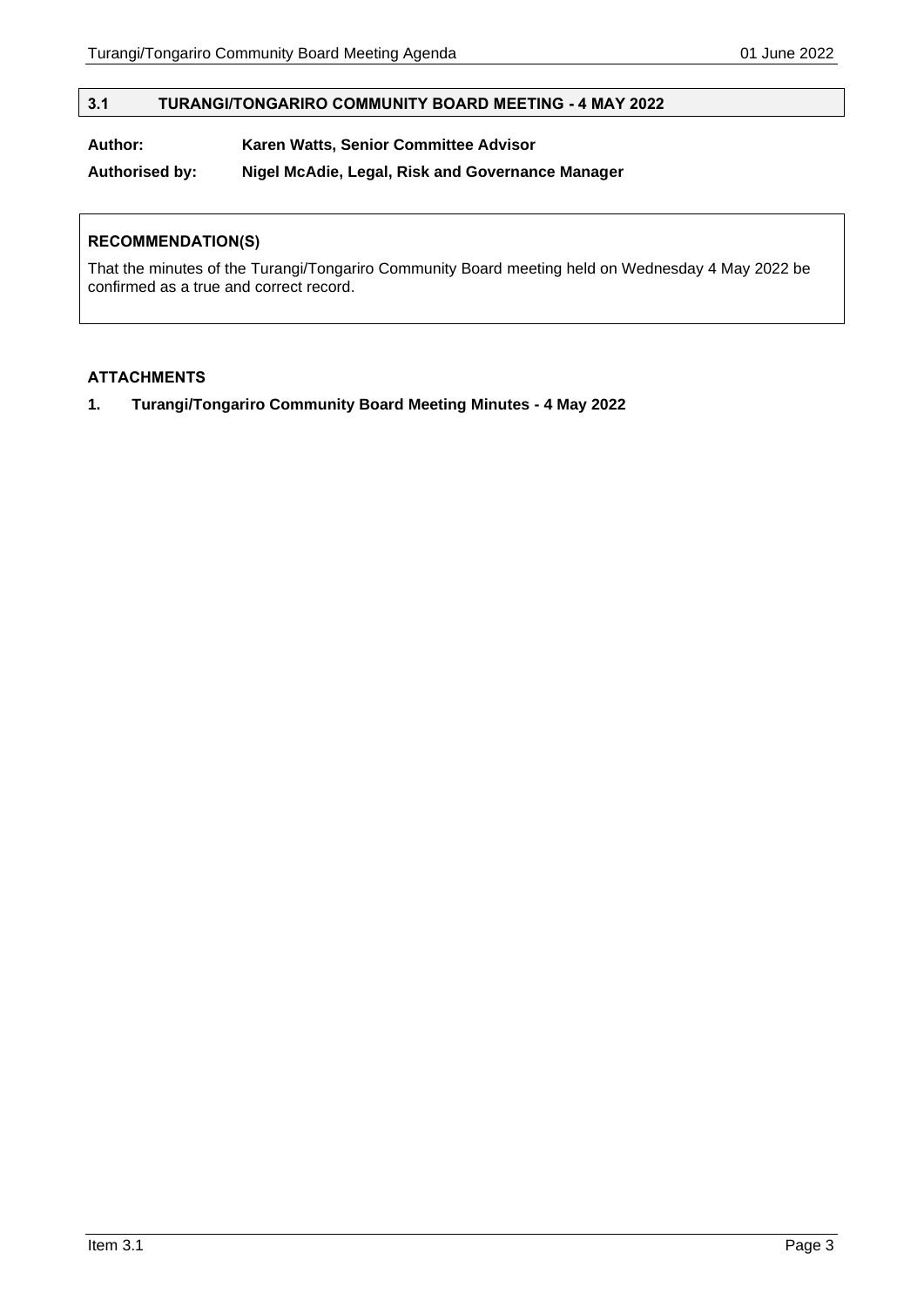#### <span id="page-3-0"></span>**4.1 REQUEST FOR TREE REMOVAL, 13 TE HEI PLACE, TŪRANGI**

**Author: Andrew Moor, Parks Operations Manager - Taupō**

**Authorised by: Greg Hadley, District Parks Manager**

#### **PURPOSE**

To propose the removal of a Red Oak (*Quercus rubra*) from the berm in front of 13 Te Hei Place, Tūrangi.

#### **EXECUTIVE SUMMARY**

Council has received a request from the owners of 13 Te Hei Place, Tūrangi requesting to remove a Red Oak from the berm in front of their property due to it:

- Shading their home.
- Lifting their driveway causing damage to the neighbour's vehicle, and
- Breaking up the footpath and kerb.

An arborist's assessment of the tree is that it is in good health and there is no arboricultural justification for its removal. The tree has been pruned and the arborist has stated further pruning would not be beneficial for the tree's health. Root pruning, limited to an area beyond the trees structural roots would only address a small section of damaged driveway.

#### **RECOMMENDATION(S)**

That the Turangi/Tongariro Community Board declines the request to remove the Red Oak (Quercus rubra) from the berm outside 13 Te Hei Place, Tūrangi.

#### **BACKGROUND**

The proposal has not been presented previously.

The owners of 13 Te Hei Place, Tūrangi have approached Council requesting that the Red Oak on the berm in front of their property be removed. The tree is blocking sunlight from the property and the owner is concerned by how difficult it is to heat their home. The roots of the tree have also lifted sections of the driveway into the property. This has resulted in the owner scraping and damaging the bottom of her car.



*Above: Aerial map 13 Te Hei Place, Tūrangi*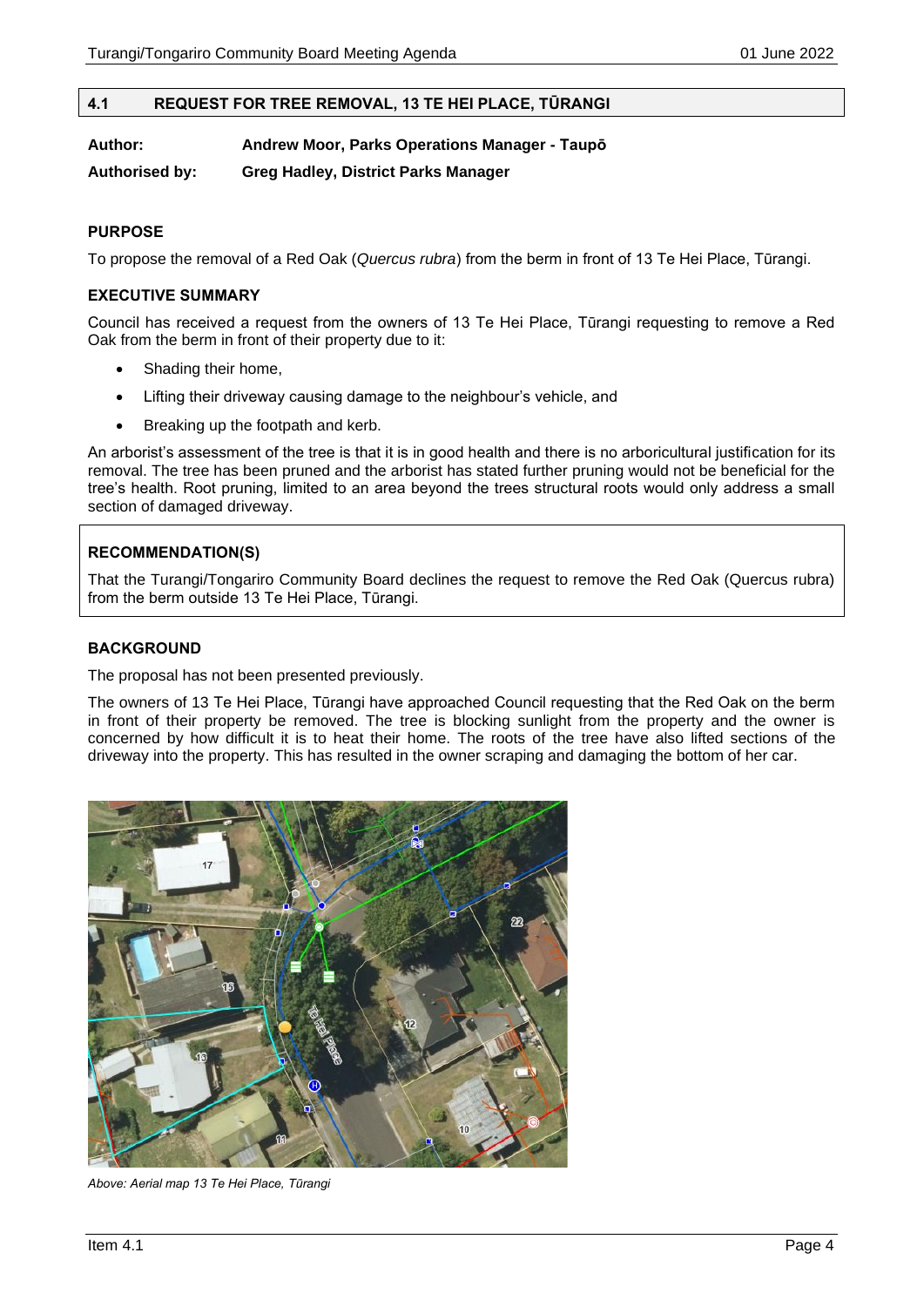An arborist has assessed the tree and believes it is in good overall health.

Council's Tree and Vegetation Policy 2014 only allows for the removal of healthy trees in the following circumstances:

#### **Policy 3.2 - Removal of Healthy Trees**

Healthy trees on council land will be retained, and their removal will be the exception. Instances where council may consider removal of a healthy tree include:

- street redevelopment is to be implemented and options to retain the tree have been investigated and discounted.
- · severe hardship is being experienced (trees which inhibit views or drop debris are not considered to be causing severe hardship),
- other community assets are impacted by trees or vegetation,
- the trees or vegetation are grown weeds and not intentionally planted, or
- the removal is part of a planned replacement programme.

#### **DISCUSSION**

An arborist's assessment of the tree noted that it is in a 'very good to excellent' condition. He considers the tree to be significant in the environment because it is a mature specimen that forms part of a continuous canopy throughout the street. When in leaf this is very attractive, but during leaf fall surrounding residents see this density to be more of a nuisance.

The tree has no health or structural issues that would justify its removal.

The tree has been pruned and thinned in an attempt to allow more light into the property, but the property owner has stated this hasn't really helped the issue. The arborist does not believe further pruning would be in the interests of the tree's health. The tree sits on the eastern side of the property beside other mature specimens. Shading is likely to be an issue in the morning but not an issue by midday, through the afternoon.



*Above: View from the street - 13 Te Hei Place, Tūrangi*

Due to the close proximity of the tree to the driveway, root pruning is not an option for addressing the lifting of the all the concrete sections. Undertaking this would result in cutting through structural roots and the destabilisation of the tree. Root pruning and guarding could be undertaken within the property to ensure the issue is addressed for a section of the driveway, but this would not include the vehicle crossing and lower end of the driveway.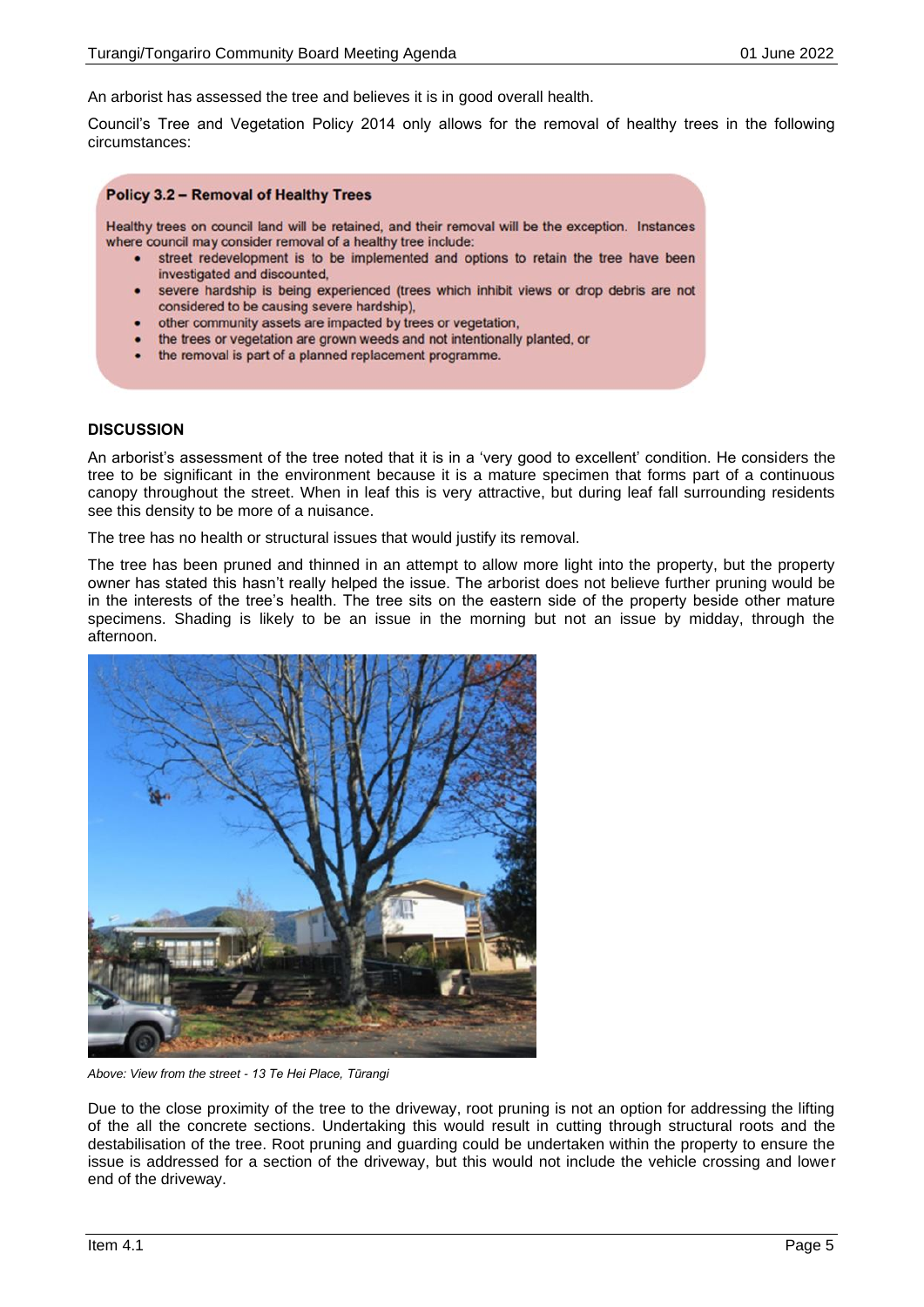

*Above: Footpath, driveway, and kerb 13 Te Hei Place, Tūrangi*

As well as the driveway, the kerb has been broken by tree roots and the footpath adjoining the tree has been replaced previously. The new pavement has since lifted again. This is also occurring elsewhere in the street. The tree sits directly above a water main but there have been no recorded incidents of the tree damaging this.

The neighbouring property owner has also reported that in the past when she has entered the driveway too quickly the nose of her car drops and scrapes on the lifted concrete. This has caused scouring on the car bumper and under surfaces. She has spoken to her insurance company who will cover the repairs, but she would prefer the cause of the problem is addressed before undertaking this.



*Above: Footpath break adjoining vehicle crossing Above, Driveway break Note vehicle scape point where driveway meets path*

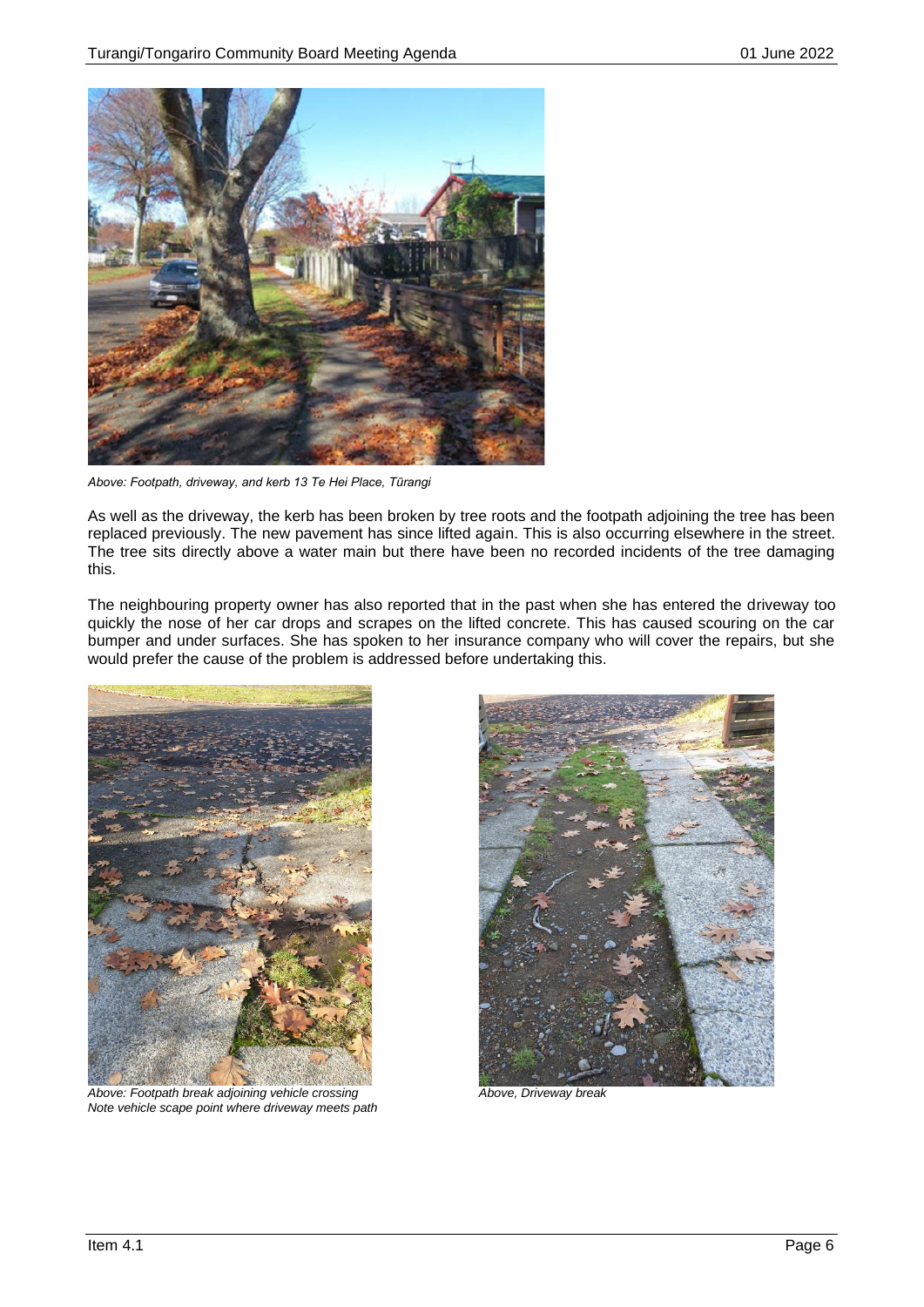

*Above. Scouring of bumper from scraping on lifted concrete.*

Based on this information it is considered that there are 2 options.

#### **OPTIONS**

Analysis of Options

Option 1. Remove the Red Oak from the berm outside 13 Te Hei Place, Tūrangi and replace with a smaller Maple Tree.

| Advantages |                                                                                                                                                                                                                                     | Disadvantages |                                                                                                                                                                                           |  |
|------------|-------------------------------------------------------------------------------------------------------------------------------------------------------------------------------------------------------------------------------------|---------------|-------------------------------------------------------------------------------------------------------------------------------------------------------------------------------------------|--|
|            | Addresses neighbouring property owners<br>concerns around shading and light to her home.<br>Puts an end to ongoing damage to driveway,<br>kerb and footpath - allowing the customer to<br>make repairs without concern of the issue |               | Loss of near continuous avenue of trees.<br>Cost of tree removal.<br>Replacement tree will take a number of years to<br>provide visual<br>amenitv<br>and<br>οf<br>mature<br>significance. |  |
|            | repeating.                                                                                                                                                                                                                          |               |                                                                                                                                                                                           |  |

Option 2. Retain the Red Oak on the berm outside 13 Te Hei Place, Tūrangi.

| Advantages                                                                      | Disadvantages                                                                                                                                                                |  |
|---------------------------------------------------------------------------------|------------------------------------------------------------------------------------------------------------------------------------------------------------------------------|--|
| Maintains near continuous avenue of trees and  .<br>significant visual amenity. | Customer not satisfied with outcome.<br>Ongoing damage to infrastructure<br>Customer would repair driveway & vehicle but<br>can't be assured that issue won't repeat in time |  |

Analysis Conclusion:

On analysis of the background and options, it is recommended to retain the Red Oak from the berm outside 13 Te Hei Place, Tūrangi. The tree is causing damage to infrastructure on both private and public property. However, it is a significant specimen in this landscape. Replacement with a tree that would not cause shading or property damage would result in the loss of the treed avenue affect within the street.

#### **CONSIDERATIONS**

#### **Alignment with Council's Vision**

Council's vision is 'to be the most prosperous and liveable district in the North Island by 2022'. This is accompanied by a core set of values to underpin decision-making, the following of which are relevant to this particular proposal: Quality.

#### **Financial Considerations**

The financial impact of the proposal is estimated to be \$2700 if tree was to be removed.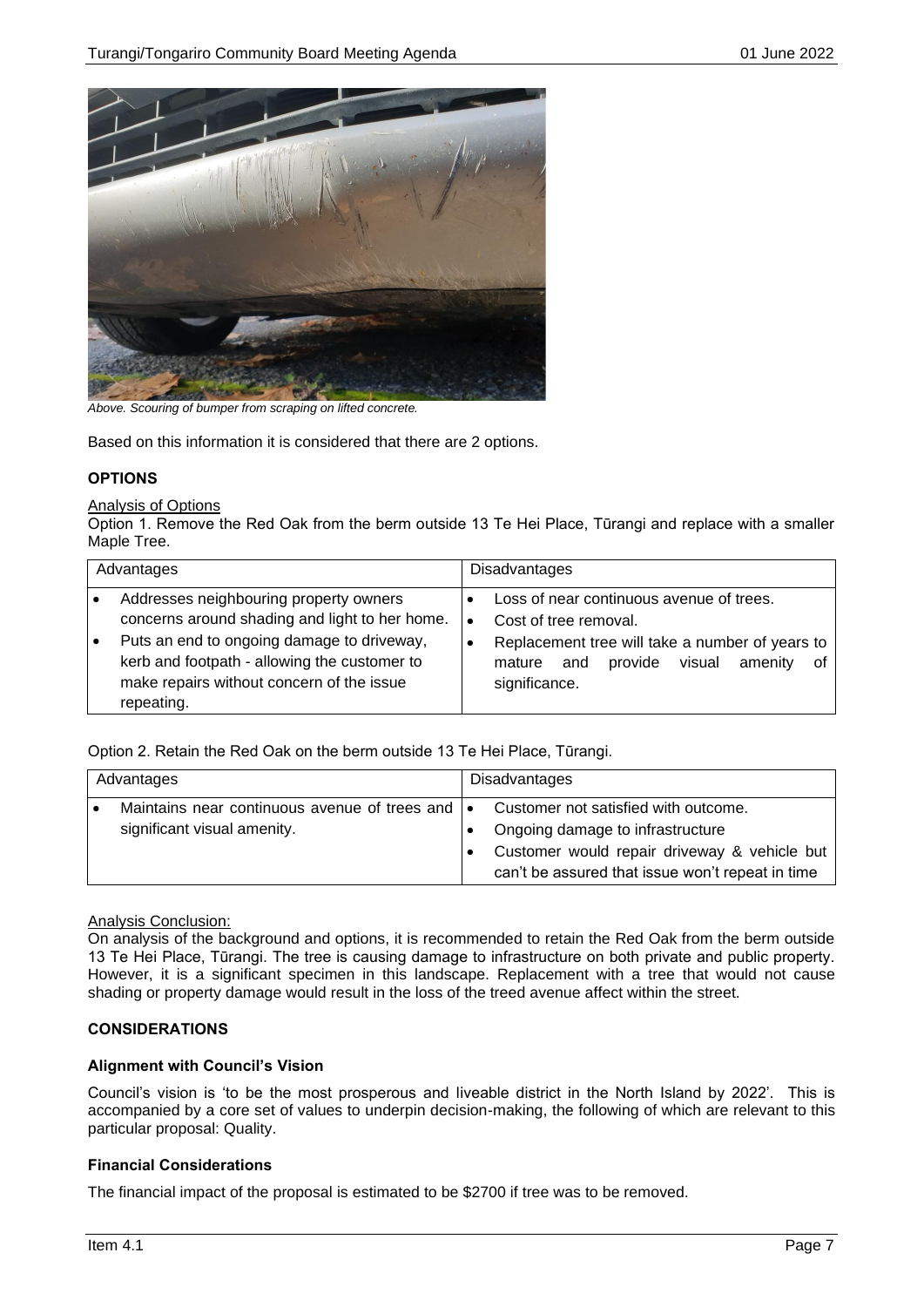#### Long-term Plan/Annual Plan

The expenditure outlined is currently budgeted for under Parks Operations

#### **Legal Considerations**

#### Local Government Act 2002

The matter comes within scope of the Council's lawful powers, including satisfying the purpose statement of [Section 10](http://www.legislation.govt.nz/act/public/2002/0084/latest/DLM171803.html?search=qs_act%40bill%40regulation%40deemedreg_local+government+act_resel_25_h&p=1) of the Local Government Act 2002. That section of the Act states that the purpose of local government is (a) to enable democratic local decision-making and action by, and on behalf of, communities; and (b) to promote the social, economic, environmental, and cultural well-being of communities in the present and for the future. It is considered that social and environmental are of relevance to this particular matter

Authorisations are not required from external parties.

#### **Policy Implications**

The proposal has been evaluated against the following plans:

☐ Long Term Plan 2018-2028 ☐Annual Plan ☐ Waikato Regional Plan

☐ Taupo District Plan ☐ Bylaws Relevant Management Plan(s)

The key aspects for consideration with regards to this proposal are as follows:

The removal of this tree would be permitted under council's Tree and Vegetation Policy section 3.2 Removal of Healthy Trees (in report). The Policy allows for elected members to decide to remove trees, see narrative Section 3.3 "Where necessary tree removal requests may be referred to Council's elected members for a decision".

#### **Māori Engagement**

Taupō District Council is committed to meeting its statutory Tiriti O Waitangi obligations and acknowledges partnership as the basis of Te Tiriti. Council has a responsibility to act reasonably and in good faith to reflect the partnership relationship, and to give effect to the principles of Te Tiriti. These principles include, but are not limited to the protection of Māori rights, enabling Māori participation in Council processes and having rangatiratanga over tāonga.

Our statutory obligations outline our duties to engage with Māori, and enable participation in Council processes. Alongside this, we recognise the need to work side by side with the ahi kaa / resident iwi of our district. Engagement may not always be required by law, however meaningful engagement with Māori allows Council to demonstrate good faith and our commitment to working together as partners across our district.

Appropriately, the report author acknowledges that they have considered the above obligations including the need to seek advice, guidance, feedback and/or involvement of Māori on the proposed recommendation/s, objective/s, project/s or service/s outlined within this report.

#### **Risks**

There are no known risks.

#### **SIGNIFICANCE OF THE DECISION OR PROPOSAL**

Council's Significance and Engagement policy identifies the following matters that are to be taken into account when assessing the degree of significance of proposals and decisions:

- a. The level of financial consequences of the proposal or decision;
- b. Whether the proposal or decision will affect a large portion of the community or community of interest;
- c. The likely impact on present and future interests of the community, recognising Maori cultural values and their relationship to land and water;
- d. Whether the proposal affects the level of service of an activity identified in the Long Term Plan;
- e. Whether community interest is high; and
- f. The capacity of Council to perform its role and the financial and other costs of doing so.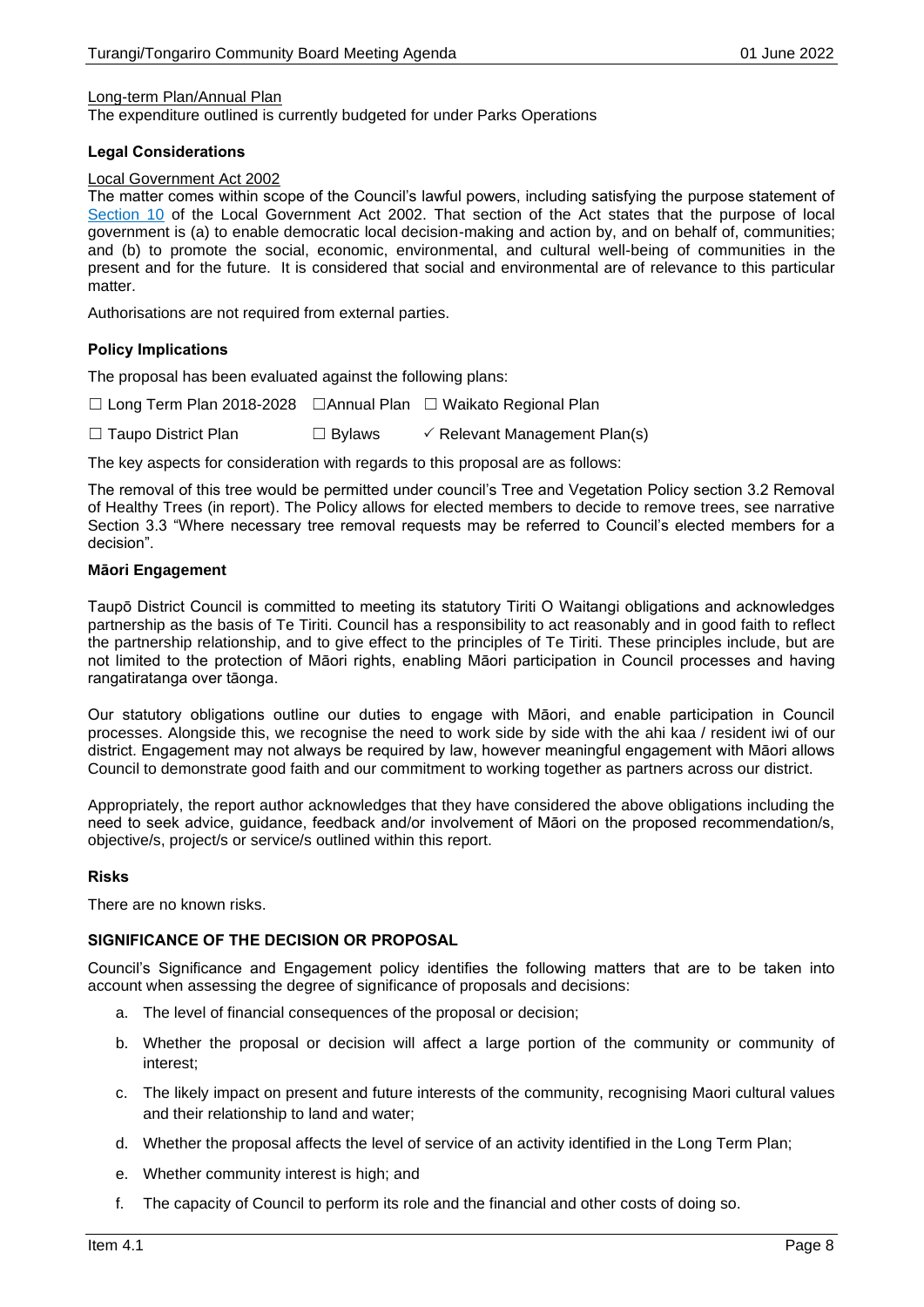Officers have undertaken a rounded assessment of the matters in clause 11 of the Significance and Engagement Policy (2016), and are of the opinion that the proposal under consideration is of low importance.

#### **ENGAGEMENT**

Taking into consideration the above assessment, that the decision is of a low degree of significance, officers are of the opinion that no further engagement is required prior to Council making a decision.

#### **COMMUNICATION/MEDIA**

Direct communication has been/will be carried out with affected parties/key stakeholders but no wider communication is considered necessary.

#### **CONCLUSION**

Based on this assessment it is recommended that the Tūrangi/Tongariro Community Board declines the request to remove the Red Oak (*Quercus rubra)* from the berm outside 13 Te Hei Place, Tūrangi.

#### **ATTACHMENTS**

1. Arborist's assessment, 13 Te Hei Place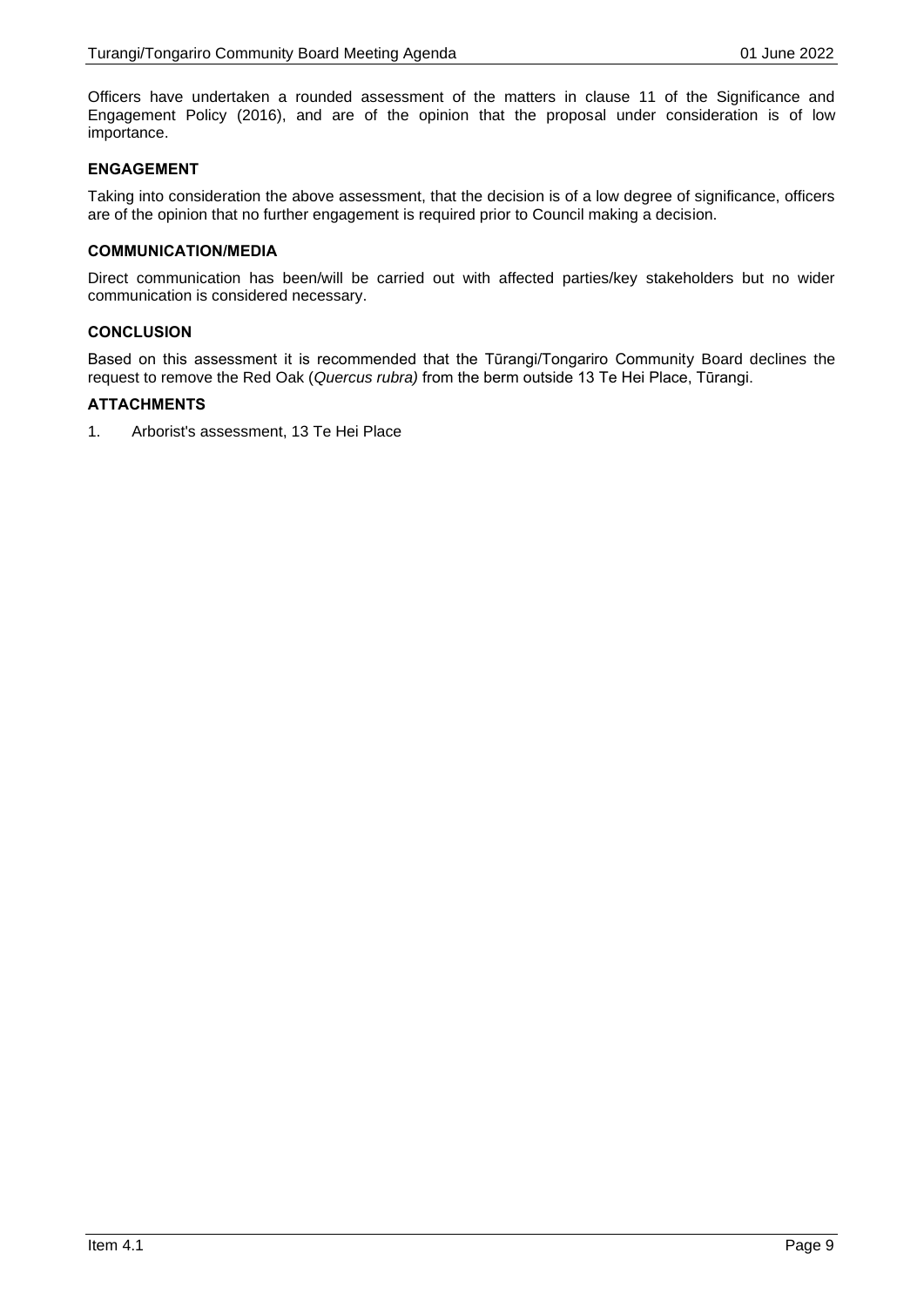#### <span id="page-9-0"></span>**4.2 MONTHLY UPDATE - TŪRANGI REVITALISATION (KERB AND CHANNEL) PROJECT**

#### **Author: Peter van Niekerk, Project Manager**

**Authorised by: Kevin Strongman, General Manager Operations and Delivery**

#### **PURPOSE**

The Project Manager will provide an update on the Tūrangi Revitalisation (Kerb and Channel) Project. An update on Packages 2 and 3 is attached.

#### **RECOMMENDATION(S)**

That the Turangi/Tongariro Community Board receives the information on the Turangi Revitalisation Project as presented on 1 June 2022.

#### **ATTACHMENTS**

1. Tūrangi/Tongariro Community Board Update - Tūrangi Revitalisation Project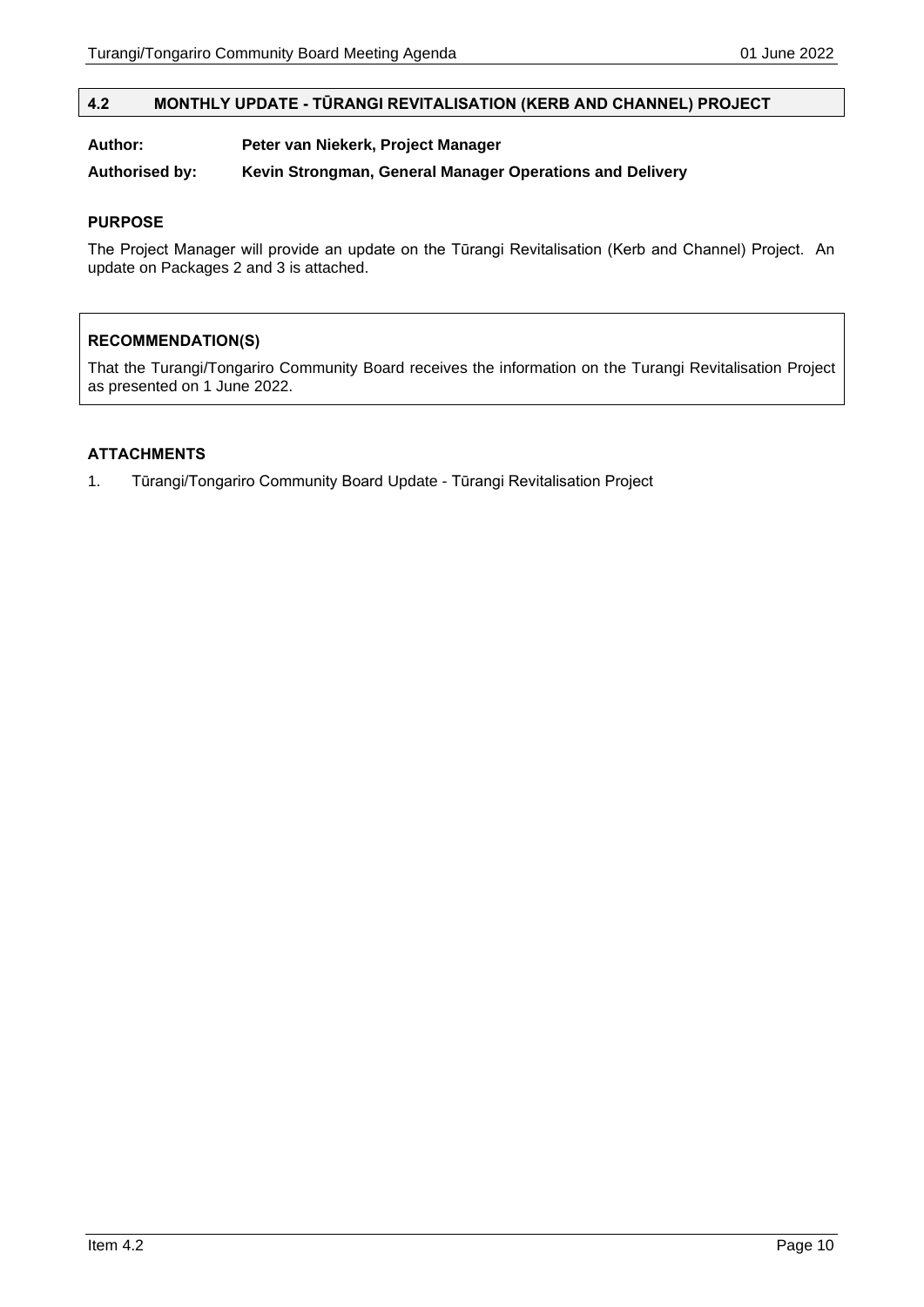#### <span id="page-10-0"></span>**4.3 MONTHLY UPDATE - TŪRANGI CUSTOMER RELATIONS**

# **Author: Jason Cathro, Team Leader Customer Support - Turangi / Mangakino**

**Authorised by: Tania Russell, District Customer Relations Manager**

#### **PURPOSE**

The Team Leader Customer Support – Tūrangi / Mangakino will provide an update on themes and customer feedback of the previous month.

## **RECOMMENDATION(S)**

That the Turangi/Tongariro Community Board receives the update on themes and customer feedback presented on 1 June 2022.

#### **ATTACHMENTS**

1. Customer Relations Report May 2022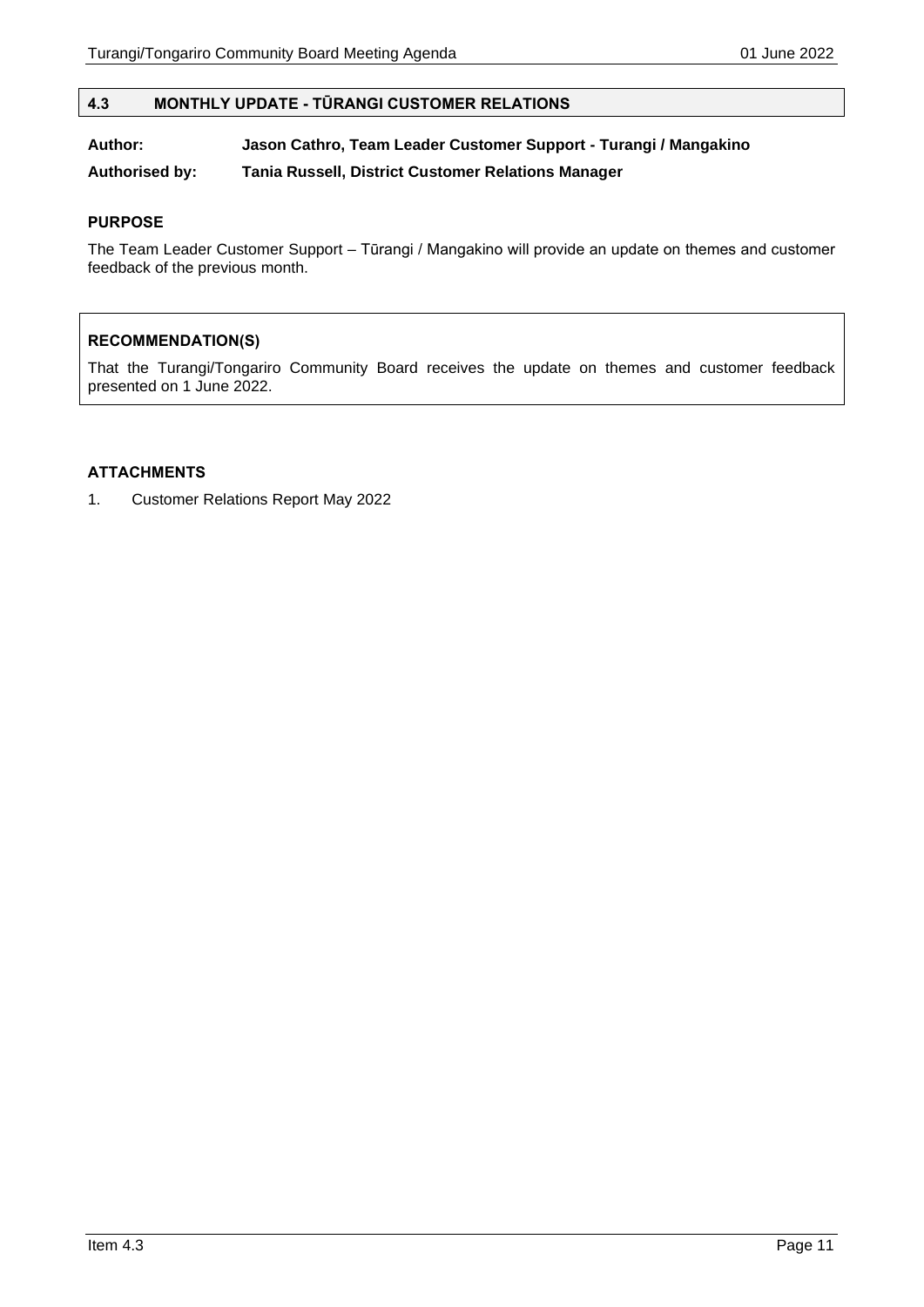#### <span id="page-11-0"></span>**4.4 MONTHLY UPDATE - COMMUNITY ENGAGEMENT**

# **Author: Marama Isherwood, Southern Lake Taupō Engagement Partner**

**Authorised by: Libby O'Brien, Community Engagement and Development Manager**

#### **PURPOSE**

This item is for the Southern Lake Taupō Engagement Partner to provide an update to the Board on topical items within the community engagement space specific to the Tūrangi/Tongariro Ward.

## **RECOMMENDATION(S)**

That the Turangi/Tongariro Community Board receives the report from the Southern Lake Taupō Engagement Partner.

#### **ATTACHMENTS**

Nil